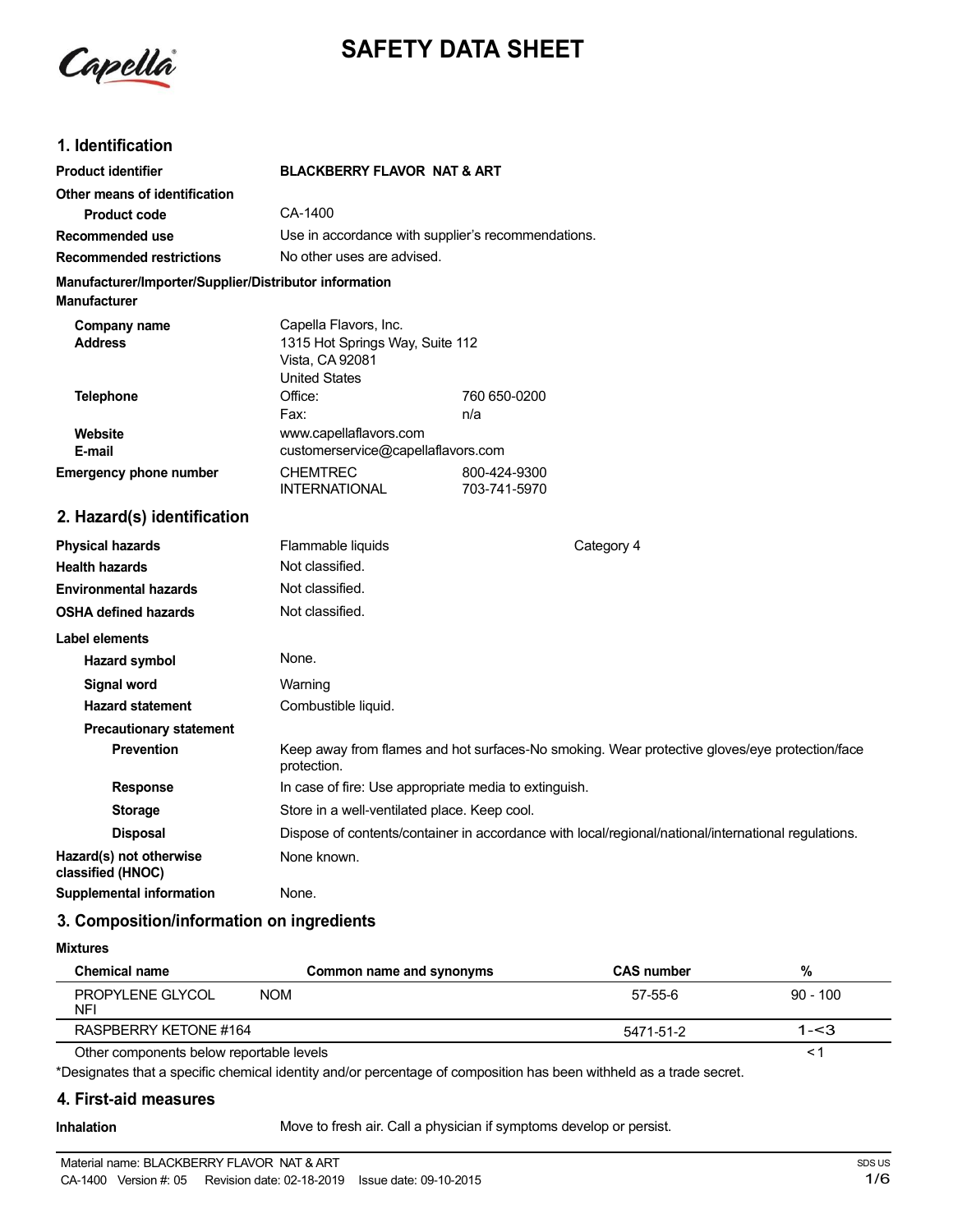| <b>Skin contact</b>                                                          | Wash off with soap and water. Get medical attention if irritation develops and persists.                                                                                                                                                                                                                                                                                                                                     |
|------------------------------------------------------------------------------|------------------------------------------------------------------------------------------------------------------------------------------------------------------------------------------------------------------------------------------------------------------------------------------------------------------------------------------------------------------------------------------------------------------------------|
| Eye contact                                                                  | Rinse with water. Get medical attention if irritation develops and persists.                                                                                                                                                                                                                                                                                                                                                 |
| Ingestion                                                                    | Rinse mouth. Get medical attention if symptoms occur.                                                                                                                                                                                                                                                                                                                                                                        |
| <b>Most important</b><br>symptoms/effects, acute and<br>delayed              | Direct contact with eyes may cause temporary irritation.                                                                                                                                                                                                                                                                                                                                                                     |
| Indication of immediate<br>medical attention and special<br>treatment needed | Provide general supportive measures and treat symptomatically.                                                                                                                                                                                                                                                                                                                                                               |
| <b>General information</b>                                                   | Ensure that medical personnel are aware of the material(s) involved, and take precautions to<br>protect themselves.                                                                                                                                                                                                                                                                                                          |
| 5. Fire-fighting measures                                                    |                                                                                                                                                                                                                                                                                                                                                                                                                              |
| Suitable extinguishing media                                                 | Water fog. Alcohol resistant foam. Dry chemical powder. Carbon dioxide (CO2).                                                                                                                                                                                                                                                                                                                                                |
| <b>Unsuitable extinguishing</b><br>media                                     | Do not use water jet as an extinguisher, as this will spread the fire.                                                                                                                                                                                                                                                                                                                                                       |
| Specific hazards arising from<br>the chemical                                | The product is combustible, and heating may generate vapors which may form explosive vapor/air<br>mixtures. During fire, gases hazardous to health may be formed.                                                                                                                                                                                                                                                            |
| Special protective equipment<br>and precautions for firefighters             | Self-contained breathing apparatus and full protective clothing must be worn in case of fire.                                                                                                                                                                                                                                                                                                                                |
| <b>Fire fighting</b><br>equipment/instructions                               | In case of fire and/or explosion do not breathe fumes. Move containers from fire area if you can do<br>so without risk.                                                                                                                                                                                                                                                                                                      |
| <b>Specific methods</b>                                                      | Use standard firefighting procedures and consider the hazards of other involved materials.                                                                                                                                                                                                                                                                                                                                   |
| <b>General fire hazards</b>                                                  | Combustible liquid.                                                                                                                                                                                                                                                                                                                                                                                                          |
| 6. Accidental release measures                                               |                                                                                                                                                                                                                                                                                                                                                                                                                              |
| Personal precautions,<br>protective equipment and<br>emergency procedures    | Keep unnecessary personnel away. Keep people away from and upwind of spill/leak. Eliminate all<br>ignition sources (no smoking, flares, sparks, or flames in immediate area). Wear appropriate<br>protective equipment and clothing during clean-up. Ensure adequate ventilation. Local authorities<br>should be advised if significant spillages cannot be contained. For personal protection, see section<br>8 of the SDS. |
| Methods and materials for<br>containment and cleaning up                     | Use water spray to reduce vapors or divert vapor cloud drift. Eliminate all ignition sources (no<br>smoking, flares, sparks, or flames in immediate area). Keep combustibles (wood, paper, oil, etc.)<br>away from spilled material.                                                                                                                                                                                         |
|                                                                              | Large Spills: Stop the flow of material, if this is without risk. Dike the spilled material, where this is<br>possible. Use a non-combustible material like vermiculite, sand or earth to soak up the product<br>and place into a container for later disposal. Following product recovery, flush area with water.                                                                                                           |

Small Spills: Absorb with earth, sand or other non-combustible material and transfer to containers for later disposal. Clean surface thoroughly to remove residual contamination.

Never return spills to original containers for re-use. For waste disposal, see section 13 of the SDS.

Avoid discharge into drains, water courses or onto the ground.

## **7. Handling and storage**

**Environmental precautions**

**Precautions for safe handling Conditions for safe storage, including any incompatibilities** Keep away from open flames, hot surfaces and sources of ignition. When using do not smoke. Avoid prolonged exposure. Provide adequate ventilation. Wear appropriate personal protective equipment. Observe good industrial hygiene practices. Keep away from heat, sparks and open flame. Store in a cool, dry place out of direct sunlight. Store in tightly closed container. Store in a well-ventilated place. Keep in an area equipped with sprinklers. Store away from incompatible materials (see Section 10 of the SDS).

## **8. Exposure controls/personal protection**

#### **Occupational exposure limits**

The following constituents are the only constituents of the product which have a PEL, TLV or other recommended exposure limit. At this time, the other constituents have no known exposure limits.

# **US. Workplace Environmental Exposure Level (WEEL) Guides**

| <b>Components</b>                         | Type       | <b>Value</b> | Form     |  |
|-------------------------------------------|------------|--------------|----------|--|
| PROPYLENE GLYCOL<br>NOM NFI (CAS 57-55-6) | <b>TWA</b> | 10 $mg/m3$   | Aerosol. |  |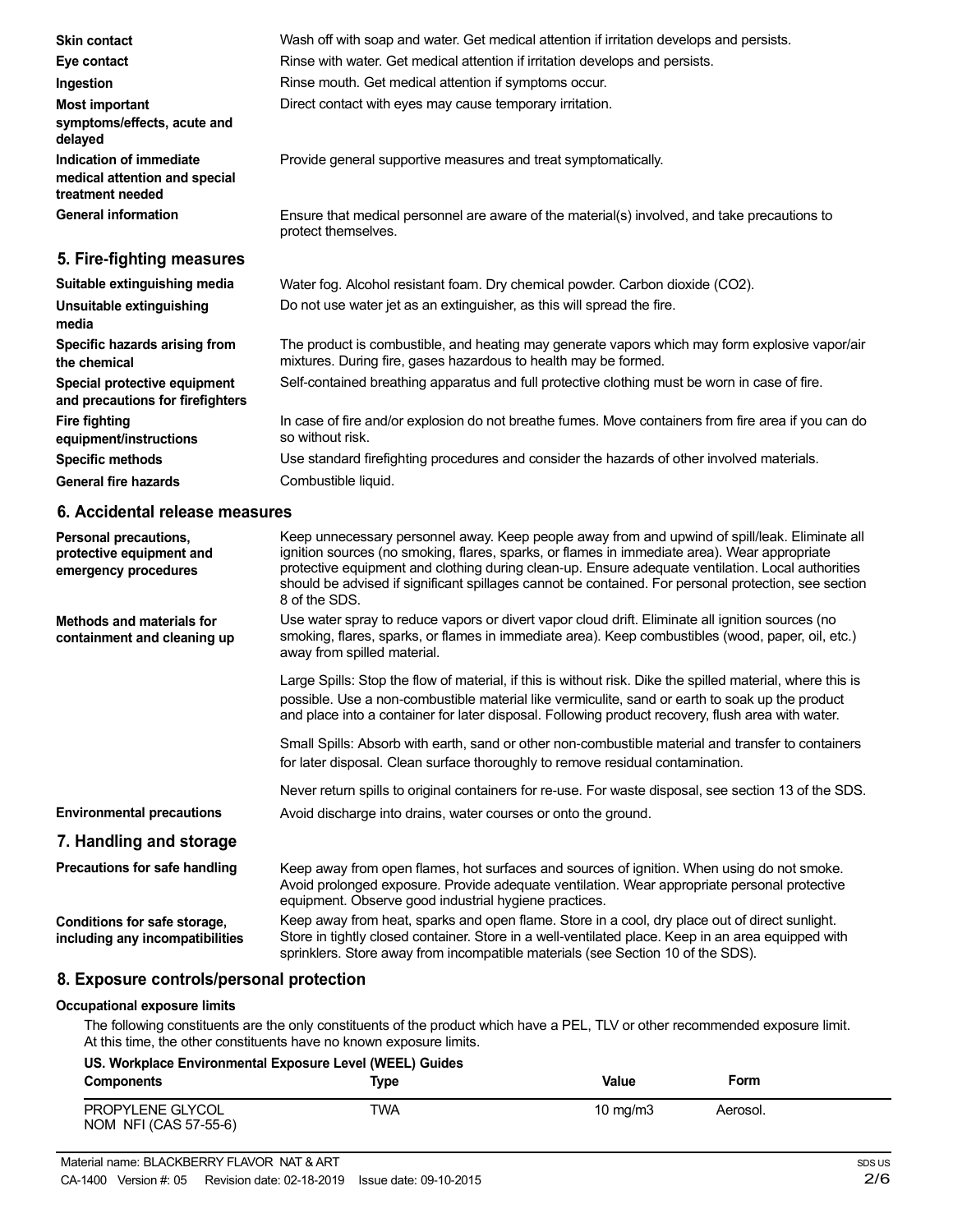| <b>Biological limit values</b>      | No biological exposure limits noted for the ingredient(s).                                                                                                                                                                                                                                                                                                         |  |  |
|-------------------------------------|--------------------------------------------------------------------------------------------------------------------------------------------------------------------------------------------------------------------------------------------------------------------------------------------------------------------------------------------------------------------|--|--|
| Appropriate engineering<br>controls | Good general ventilation should be used. Ventilation rates should be matched to conditions. If<br>applicable, use process enclosures, local exhaust ventilation, or other engineering controls to<br>maintain airborne levels below recommended exposure limits. If exposure limits have not been<br>established, maintain airborne levels to an acceptable level. |  |  |
|                                     | Individual protection measures, such as personal protective equipment                                                                                                                                                                                                                                                                                              |  |  |
| Eye/face protection                 | Wear safety glasses with side shields (or goggles).                                                                                                                                                                                                                                                                                                                |  |  |
| <b>Skin protection</b>              |                                                                                                                                                                                                                                                                                                                                                                    |  |  |
| <b>Hand protection</b>              | Wear appropriate chemical resistant gloves.                                                                                                                                                                                                                                                                                                                        |  |  |
| Other                               | Wear suitable protective clothing.                                                                                                                                                                                                                                                                                                                                 |  |  |
| <b>Respiratory protection</b>       | If engineering controls do not maintain airborne concentrations below recommended exposure<br>limits (where applicable) or to an acceptable level (in countries where exposure limits have not<br>been established), an approved respirator must be worn.                                                                                                          |  |  |
| <b>Thermal hazards</b>              | Wear appropriate thermal protective clothing, when necessary.                                                                                                                                                                                                                                                                                                      |  |  |
| General hygiene<br>considerations   | When using do not smoke. Always observe good personal hygiene measures, such as washing<br>after handling the material and before eating, drinking, and/or smoking. Routinely wash work<br>clothing and protective equipment to remove contaminants.                                                                                                               |  |  |

# **9. Physical and chemical properties**

| Appearance                                        |                                |
|---------------------------------------------------|--------------------------------|
| <b>Physical state</b>                             | Liquid.                        |
| Form                                              | Liquid.                        |
| Color                                             | Not available.                 |
| Odor                                              | Not available.                 |
| Odor threshold                                    | Not available.                 |
| рH                                                | Not available.                 |
| Melting point/freezing point                      | -74.2 °F (-59 °C) estimated    |
| Initial boiling point and boiling<br>range        | 370.76 °F (188.2 °C) estimated |
| <b>Flash point</b>                                | 180.0 °F (82.2 °C) Closed Cup  |
| <b>Evaporation rate</b>                           | Not available.                 |
| Flammability (solid, gas)                         | Not applicable.                |
| Upper/lower flammability or explosive limits      |                                |
| <b>Flammability limit - lower</b><br>(%)          | Not available.                 |
| <b>Flammability limit - upper</b><br>(%)          | Not available.                 |
| Explosive limit - lower (%)                       | Not available.                 |
| Explosive limit - upper (%)                       | Not available.                 |
| Vapor pressure                                    | 0.17 hPa estimated             |
| Vapor density                                     | Not available.                 |
| <b>Relative density</b>                           | Not available.                 |
| Solubility(ies)                                   |                                |
| Solubility (water)                                | Not available.                 |
| <b>Partition coefficient</b><br>(n-octanol/water) | Not available.                 |
| <b>Auto-ignition temperature</b>                  | 700 °F (371.11 °C) estimated   |
| <b>Decomposition temperature</b>                  | Not available.                 |
| <b>Viscositv</b>                                  | Not available.                 |
| <b>Other information</b>                          |                                |
| <b>Explosive properties</b>                       | Not explosive.                 |
| <b>Flammability class</b>                         | Combustible IIIA estimated     |
| <b>Oxidizing properties</b>                       | Not oxidizing.                 |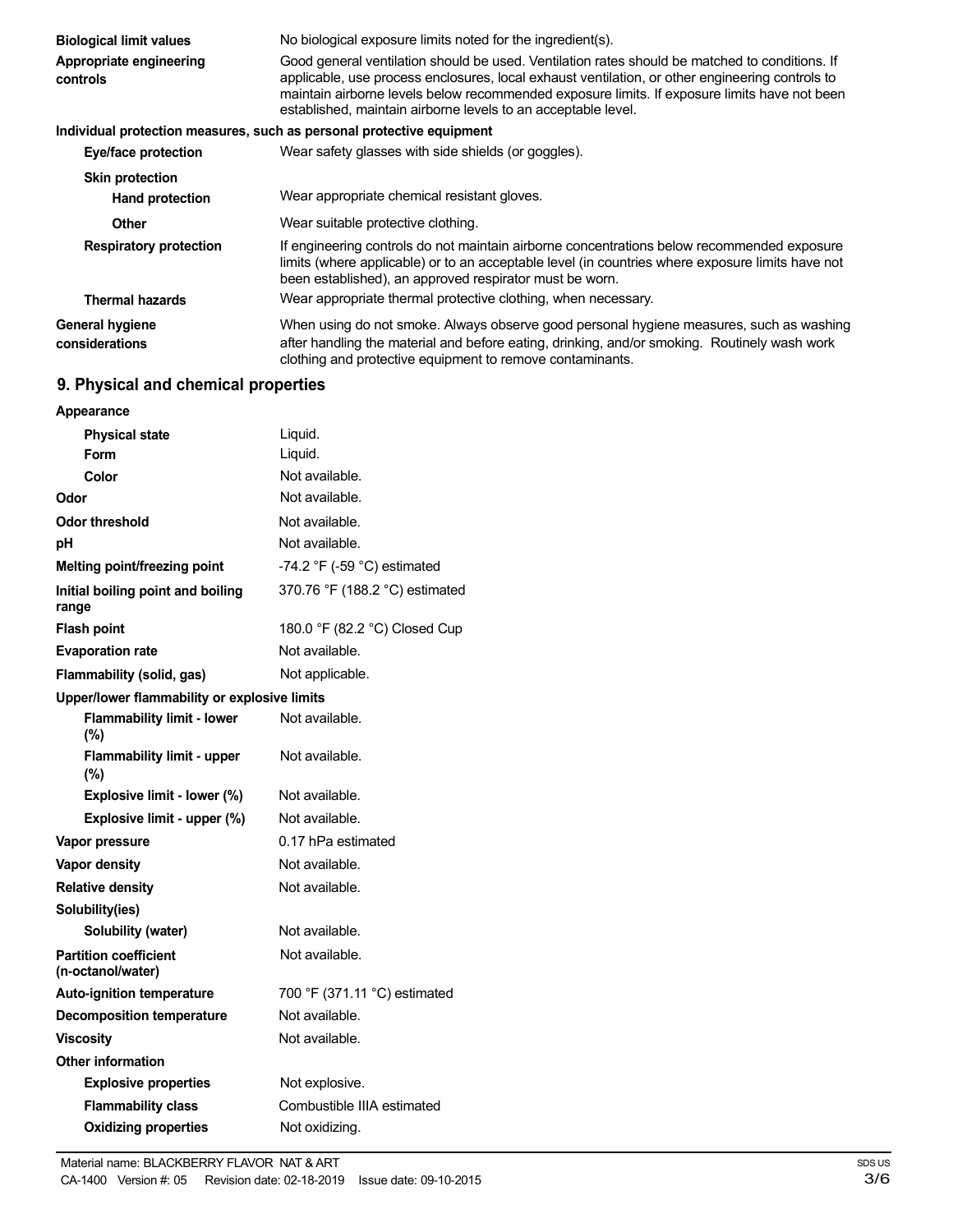| <b>Refractive index</b> | 1.418 - 1.448 |  |  |
|-------------------------|---------------|--|--|
| <b>Specific gravity</b> | $1.02 - 1.05$ |  |  |

# **10. Stability and reactivity**

| <b>Reactivity</b>                            | The product is stable and non-reactive under normal conditions of use, storage and transport.                                                                            |
|----------------------------------------------|--------------------------------------------------------------------------------------------------------------------------------------------------------------------------|
| <b>Chemical stability</b>                    | Material is stable under normal conditions.                                                                                                                              |
| <b>Possibility of hazardous</b><br>reactions | No dangerous reaction known under conditions of normal use.                                                                                                              |
| <b>Conditions to avoid</b>                   | Keep away from heat, hot surfaces, sparks, open flames and other ignition sources. Avoid<br>temperatures exceeding the flash point. Contact with incompatible materials. |
| Incompatible materials                       | Strong oxidizing agents.                                                                                                                                                 |
| <b>Hazardous decomposition</b><br>products   | No hazardous decomposition products are known.                                                                                                                           |

# **11. Toxicological information**

| Information on likely routes of exposure                                           |                                                                                                                                                                                                       |
|------------------------------------------------------------------------------------|-------------------------------------------------------------------------------------------------------------------------------------------------------------------------------------------------------|
| <b>Inhalation</b>                                                                  | Prolonged inhalation may be harmful.                                                                                                                                                                  |
| <b>Skin contact</b>                                                                | No adverse effects due to skin contact are expected.                                                                                                                                                  |
| Eye contact                                                                        | Direct contact with eyes may cause temporary irritation.                                                                                                                                              |
| Ingestion                                                                          | Expected to be a low ingestion hazard.                                                                                                                                                                |
| Symptoms related to the<br>physical, chemical and<br>toxicological characteristics | Direct contact with eyes may cause temporary irritation.                                                                                                                                              |
| Information on toxicological effects                                               |                                                                                                                                                                                                       |
| <b>Acute toxicity</b>                                                              | Not available.                                                                                                                                                                                        |
| <b>Skin corrosion/irritation</b>                                                   | Prolonged skin contact may cause temporary irritation.                                                                                                                                                |
| Serious eye damage/eye<br><b>irritation</b>                                        | Direct contact with eyes may cause temporary irritation.                                                                                                                                              |
| Respiratory or skin sensitization                                                  |                                                                                                                                                                                                       |
| <b>Respiratory sensitization</b>                                                   | Not a respiratory sensitizer.                                                                                                                                                                         |
| <b>Skin sensitization</b>                                                          | This product is not expected to cause skin sensitization.                                                                                                                                             |
| Germ cell mutagenicity                                                             | No data available to indicate product or any components present at greater than 0.1% are<br>mutagenic or genotoxic.                                                                                   |
| Carcinogenicity                                                                    | Not classifiable as to carcinogenicity to humans.                                                                                                                                                     |
| IARC Monographs. Overall Evaluation of Carcinogenicity                             |                                                                                                                                                                                                       |
| Not listed.                                                                        | OSHA Specifically Regulated Substances (29 CFR 1910.1001-1052)                                                                                                                                        |
| Not regulated.                                                                     |                                                                                                                                                                                                       |
| Not listed.                                                                        | US. National Toxicology Program (NTP) Report on Carcinogens                                                                                                                                           |
| <b>Reproductive toxicity</b>                                                       | This product is not expected to cause reproductive or developmental effects.                                                                                                                          |
| Specific target organ toxicity -<br>single exposure                                | Not classified.                                                                                                                                                                                       |
| Specific target organ toxicity -<br>repeated exposure                              | Not classified.                                                                                                                                                                                       |
| <b>Aspiration hazard</b>                                                           | Not an aspiration hazard.                                                                                                                                                                             |
| <b>Chronic effects</b>                                                             | Prolonged inhalation may be harmful.                                                                                                                                                                  |
| 12. Ecological information                                                         |                                                                                                                                                                                                       |
| <b>Ecotoxicity</b>                                                                 | The product is not classified as environmentally hazardous. However, this does not exclude the<br>possibility that large or frequent spills can have a harmful or damaging effect on the environment. |
| Persistence and degradability                                                      | No data is available on the degradability of any ingredients in the mixture.                                                                                                                          |
| <b>Bioaccumulative potential</b>                                                   |                                                                                                                                                                                                       |
| Partition coefficient n-octanol / water (log Kow)<br>PROPYLENE GLYCOL              | NOM NFI<br>$-0.92$                                                                                                                                                                                    |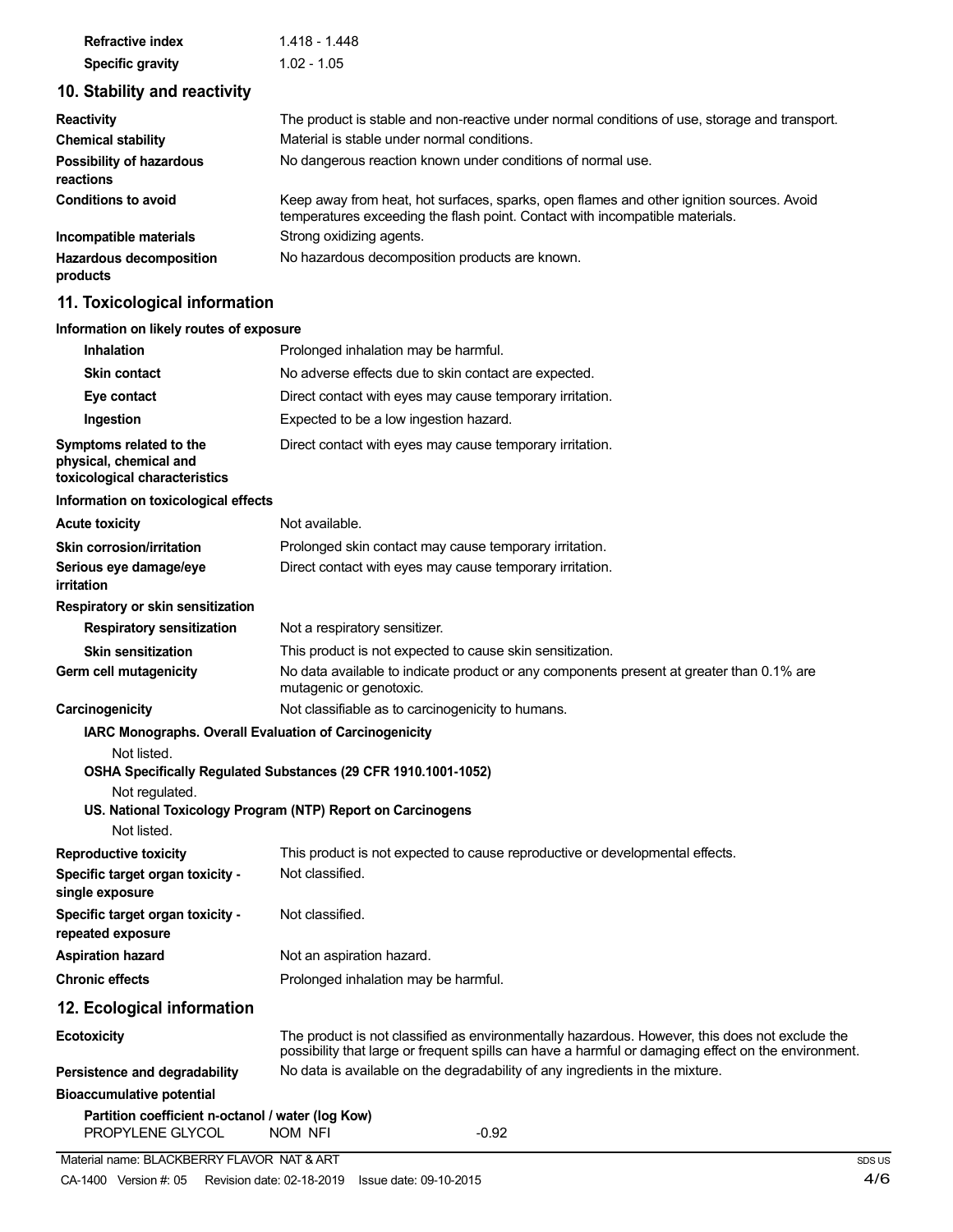| Mobility in soil<br>Other adverse effects | No data available.<br>No other adverse environmental effects (e.g. ozone depletion, photochemical ozone creation                                                                            |
|-------------------------------------------|---------------------------------------------------------------------------------------------------------------------------------------------------------------------------------------------|
| 13. Disposal considerations               | potential, endocrine disruption, global warming potential) are expected from this component.                                                                                                |
| <b>Disposal instructions</b>              | Collect and reclaim or dispose in sealed containers at licensed waste disposal site. Dispose of<br>contents/container in accordance with local/regional/national/international regulations. |
| Local disposal regulations                | Dispose in accordance with all applicable regulations.                                                                                                                                      |
| Hazardous waste code                      | The waste code should be assigned in discussion between the user, the producer and the waste<br>disposal company.                                                                           |

**Waste from residues / unused products**

**Contaminated packaging**

#### Dispose of in accordance with local regulations. Empty containers or liners may retain some product residues. This material and its container must be disposed of in a safe manner (see: Disposal instructions). Since emptied containers may retain product residue, follow label warnings even after container is emptied. Empty containers should be taken to an approved waste handling site for recycling or disposal.

# **14. Transport information**

# **DOT**

Not regulated as dangerous goods.

# **IATA**

Not regulated as dangerous goods.

#### **IMDG**

Not regulated as dangerous goods.

**Transport in bulk according to Annex II of MARPOL 73/78 and the IBC Code** Not established.

### **15. Regulatory information**

**US federal regulations**

This product is a "Hazardous Chemical" as defined by the OSHA Hazard Communication Standard, 29 CFR 1910.1200.

#### **Toxic Substances Control Act (TSCA)**

**TSCA Section 12(b) Export Notification (40 CFR 707, Subpt. D)**

Not regulated.

#### **CERCLA Hazardous Substance List (40 CFR 302.4)**

Not listed.

### **SARA 304 Emergency release notification**

#### Not regulated.

#### **OSHA Specifically Regulated Substances (29 CFR 1910.1001-1052)**

Not regulated.

#### **Superfund Amendments and Reauthorization Act of 1986 (SARA)**

**SARA 302 Extremely hazardous substance**

Not listed.

**SARA 311/312 Hazardous** No (Exempt) **chemical**

#### **SARA 313 (TRI reporting)** Not regulated.

## **Other federal regulations**

#### **Clean Air Act (CAA) Section 112 Hazardous Air Pollutants (HAPs) List**

Not regulated.

# **Clean Air Act (CAA) Section 112(r) Accidental Release Prevention (40 CFR 68.130)**

Not regulated.

#### **Safe Drinking Water Act (SDWA)** Not regulated.